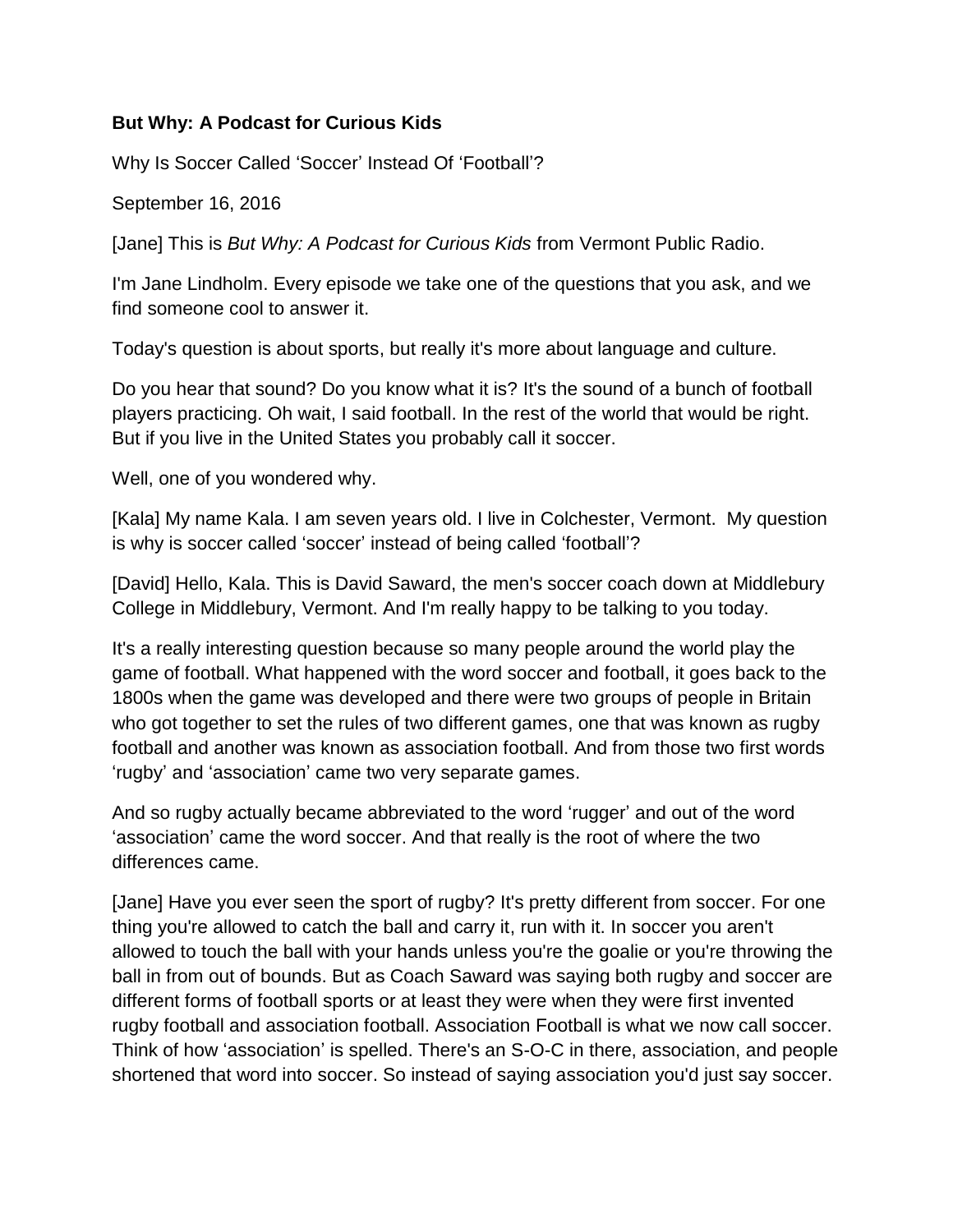So then the two different forms of football were nicknamed 'rugger' and 'soccer' was kind of ironic here is that the word 'soccer' came from Great Britain and these days you'd probably never hear someone in England or Wales say 'soccer' they just call it football. But Americans brought the British word 'soccer' over to this country. And as the sport became more popular 'soccer' stuck. Coach Saward says there's good reason for it sticking. It helps differentiate soccer from other sports.

[David] When you look around the world there are all sorts of different forms of football. So there's American football, there's Australian-rules football, there's Gaelic football, there's rugby football, and then there's association football. So for the clarity of everybody over here I think that where we say the word 'football' we tend to think of people running around with helmets and pads on, and so soccer is a very clear distinction.

[Jane] As you might be able to pick up from his accent, Coach Saward grew up in England. So he grew up playing football but for the last 30 years he's been coaching the sport in the US and calling it soccer.

[David] I've gotten into the routine of calling it soccer now but when I go back to Britain or back into Europe I actually fall back into calling it football. It is like two different languages but I think soccer works very well over here.

[Jane] Like a lot of coaches David Saward started first as a player. That's where he developed a love for the game.

[David] We used to play all the time and friends over in the park it is a simple game cheap game. We needed a ball and not much else. And television didn't really cover the game, but I was born close to a ground. It is the classic story in Europe where distances are much smaller. You know, I was two miles from a professional team and used to go with my father, dreamt of being a pro one day, was never quite good enough and decided that I would like to become a teacher. I didn't really know that I would end up coaching the game, but it's been my life now for the last 35 years and it's been fantastic.

[Player] Touch two, to your right…

[Jane] Coach Saward said he always dreamed of being a professional player but he didn't quite make it. One of the cool things about him though is that he found a way to make a career working in soccer even though he wasn't a professional player. He has coached the Middlebury College team for 32 years now this fall. That's a long time.

My own brother has made a career in soccer too. He's a coach now at a college in New York but for several years he worked for two different major league soccer teams. Those are the premier professional teams in the U.S...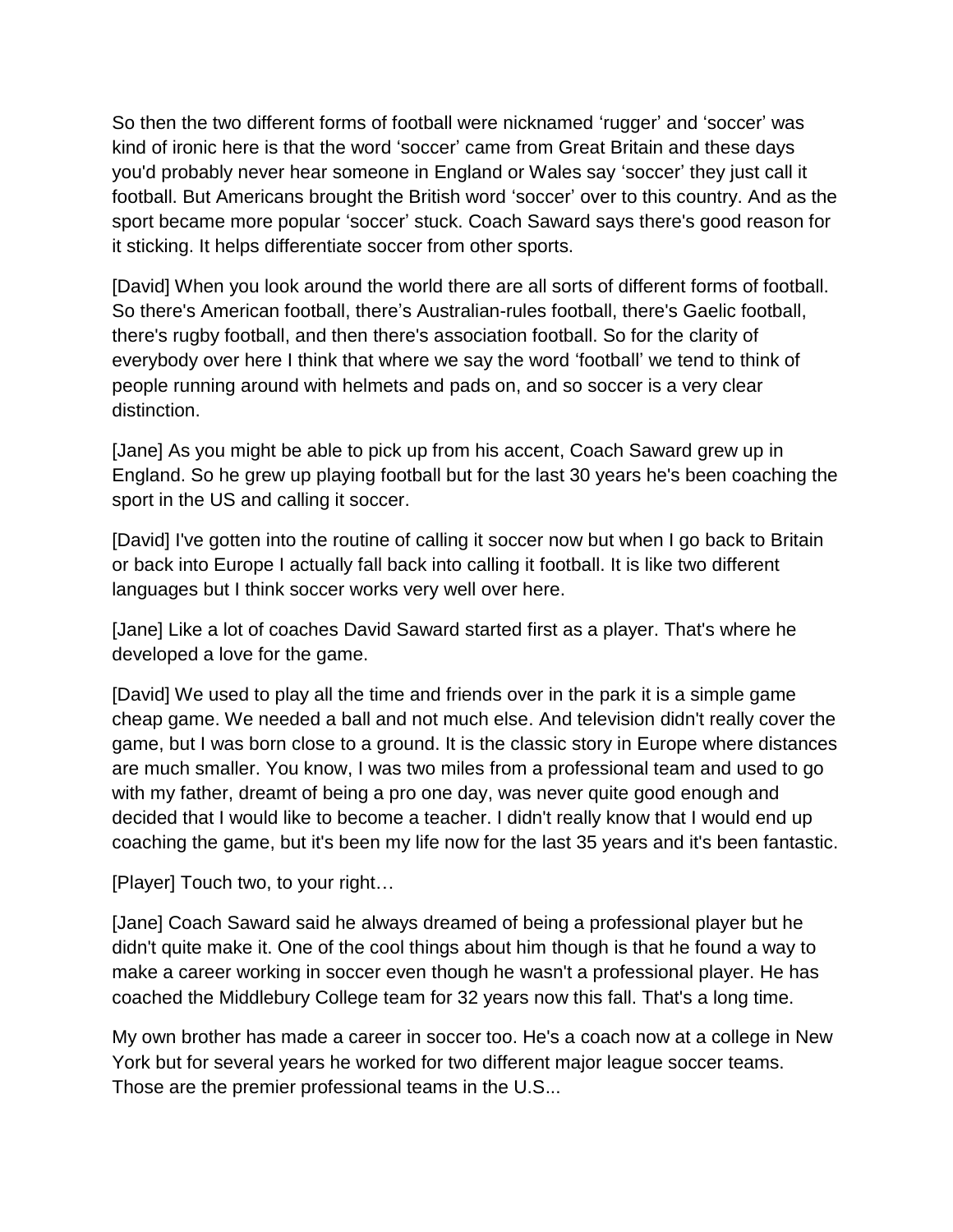[David] My name is David Lindholm and I worked for Chivas USA and the Colorado Rapids. I was in the communications department which meant that it was my job to talk to media members from TV and radio stations, newspapers, and Web sites about the team and also to help them interview players and coaches. I did my work in two languages because lots of players were from countries where Spanish is the main language. Sometimes I translated interviews. So if a player said something 'El equipo ha jugado un buen partido y que estaba muy contento de haber marcado el gol,' I would tell the journalist that he said, 'that the team had played a good game and that he was very happy to have scored the goal.' I was always with the team including when we traveled across the country to play games. It's always much harder to win in the other team's stadium than your own. And so when we did we would come back to a hotel in such a good mood. The post-game team dinners on those nights when everyone was eating together and laughing having worked so hard to get the result that we wanted, those were my favorite moments working in professional soccer.

[Jane] So there are a lot of different ways to have a career in sports even if you don't wind up being a professional player. But we did get messages from a couple of players who had very successful professional careers.

[Alejandro] Hey, guys. My name is Alejandro Moreno. I'm originally from Venezuela, a country down in South America. I wanted to share with you a couple of my favorite moments as a professional soccer player. The first one took place down in South America in a tournament called Copa America that brings all the countries from South America together to play for a big, big huge, humongous trophy.

It's a very important competition. And Venezuela wasn't supposed to do all that well because we had to play against very talented teams with very big names like Neymar from Brazil. And of course Lionel Messi from Argentina but our team we worked very hard. We believed in each other we trusted each other and we'd made it as far as our country had ever made it in the tournament. We went all the way to the semifinals and made our country very happy and very proud. And we were very proud of the work that we had done.

The second moment that I wanted to share with you was when MLS Cup in 2008 with the Columbus Crew I was fortunate enough to win in 2002 with the L.A. Galaxy and 2006 with the Houston Dynamo. But in 2008 the game was 0-0 and a player by the name Guillermo Barros Schelotto. He played a ball down the sidelines. I was able to get that ball, I faced up the defender dribbled past the defender with speed, got my head up, or tried to find the far post with a nice powerful low shot that got past the goal keeper and we were up one nothing.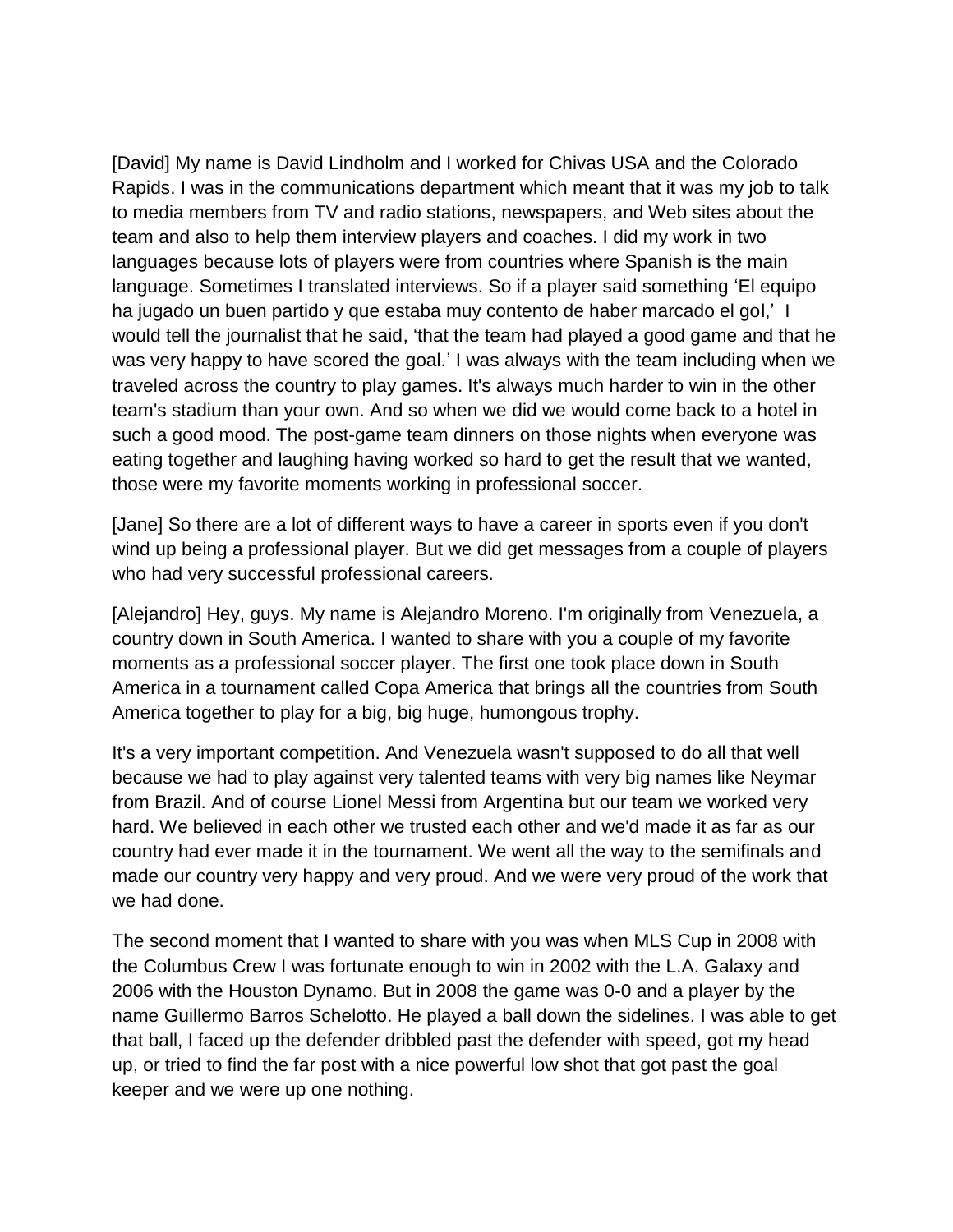And as I turned and I heard the roar of the crowd and I saw my teammates trying to chase me down and I looked up in the stands, the first people that I saw in the stands were my lovely wife, Melissa, my kids Gregory and Alejandro, and my parents who had flown all the way from Venezuela to watch me play in a big, big moment. That was a significant moment. That meant a lot to me and to my family. And that was my last championship in Major League Soccer.

[Jane] These days you can find Alejandro Moreno calling soccer games on TV in English and in Espanol. Another guy you might see on TV also sent us a message.

[Alexi] My name is Alexi Lalas and I used to play soccer professionally and for the United States many, many years ago back in the 1900s probably before many of you were even alive. And now I talk about soccer on television.

[Jane] Alexi Lalas played professionally for many years. He played in the World Cup in 1994. In addition to playing for the U.S. national team for many years he played for a team in Italy and then he was one of the key players in the early years of the professional league I mentioned earlier. It's known as MLS. Later on Alexi Lalas was in charge of a couple of soccer teams.

[Alexi] And yes I call it soccer. I call it soccer because that's what I grew up calling. I grew up doing many of the same things that you probably do. I grew up with Mom and Dad coaching, and orange peels and juice boxes at half time, and travel teams and all of these different things that are part of growing up in the United States playing soccer and it introduced me to a game that I love. And a game that's still a huge part of my life now. Now a lot of people will ask me what's your advice to kids who love the sport? And it's pretty simple. This is what I tell them. If you're the best player on your team you need to find a better team, because the only way that you ever get better at any sport or let's be honest in anything in life is testing yourself against better competition. So if you're the best player on your team, congratulations. But if you want to get better, you've got to find a better team.

[Jane] And that advice is coming from a pro. We were hoping to get some advice from some of the players on the U.S. women's national team as well. But we didn't quite have enough time before we got this episode out to all of you because the team was preparing for a friendly-match against Thailand. The U.S. women's team has won three World Cup titles and four Olympic gold medal, though this year the team lost in the quarter finals of the Olympics in Brazil.

Thanks today to Alexi Lalas and Alejandro Moreno for their insight, and to Coach David Saward and the Middlebury College men's team. And to my brother David Lindholm. And thanks to Kala for that great question. If you like playing soccer send us a picture of yourself in action and we'll put it up on our Facebook page. You can send it to